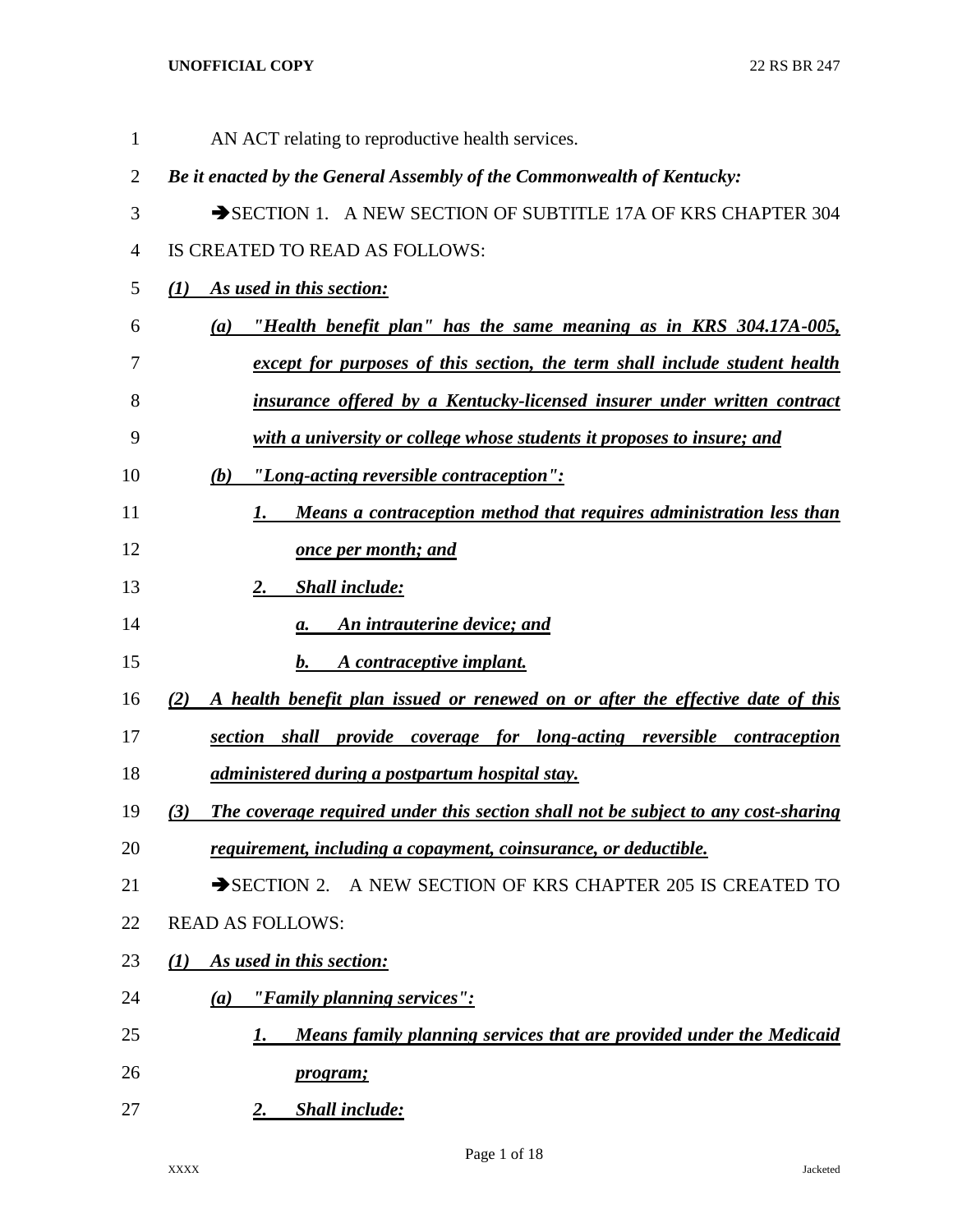| 1  | Sexual health education and family planning counseling; and<br>a.                        |
|----|------------------------------------------------------------------------------------------|
| 2  | b.<br>Other medical diagnosis, treatment, or preventive care routinely                   |
| 3  | provided as part of a family planning service visit; and                                 |
| 4  | Shall not include an elective abortion, as defined in KRS 304.5-160;<br>3.               |
| 5  | <u>and</u>                                                                               |
| 6  | "Low-income individual" means an individual who:<br>(b)                                  |
| 7  | <u>Has an income level that is equal to or below ninety-five percent (95%)</u>           |
| 8  | of the federal poverty level; and                                                        |
| 9  | Does not qualify for full coverage under the Medicaid program.<br>2.                     |
| 10 | Within ninety (90) days of the effective date of this Act, the Cabinet for Health<br>(2) |
| 11 | and Family Services shall apply for a waiver or a state plan amendment with the          |
| 12 | <b>Centers for Medicare and Medicaid Services within the United States Department</b>    |
| 13 | of Health and Human Services to:                                                         |
| 14 | Offer a program that provides family planning services to low-income<br>(a)              |
| 15 | <i>individuals; and</i>                                                                  |
| 16 | <b>Receive a federal match rate of ninety percent (90%) of state expenditures</b><br>(b) |
| 17 | for family planning services provided under the waiver or state plan                     |
| 18 | <u>amendment.</u>                                                                        |
| 19 | If the waiver or state plan amendment described in subsection (2) of this section<br>(3) |
| 20 | is approved, the Cabinet for Health and Family Services shall report to the              |
| 21 | Legislative Research Commission, while the waiver or state plan amendment is in          |
| 22 | effect, annually before November 30, the following:                                      |
| 23 | <b>The number of qualified individuals served under the program;</b><br>(a)              |
| 24 | (b)<br><b>The cost of the program; and</b>                                               |
| 25 | <b>The effectiveness of the program, including:</b><br>(c)                               |
| 26 | Any savings to the Medicaid program from reduction in enrollment;<br>1.                  |
| 27 | Any reduction in the number of abortions;<br><u>2.</u>                                   |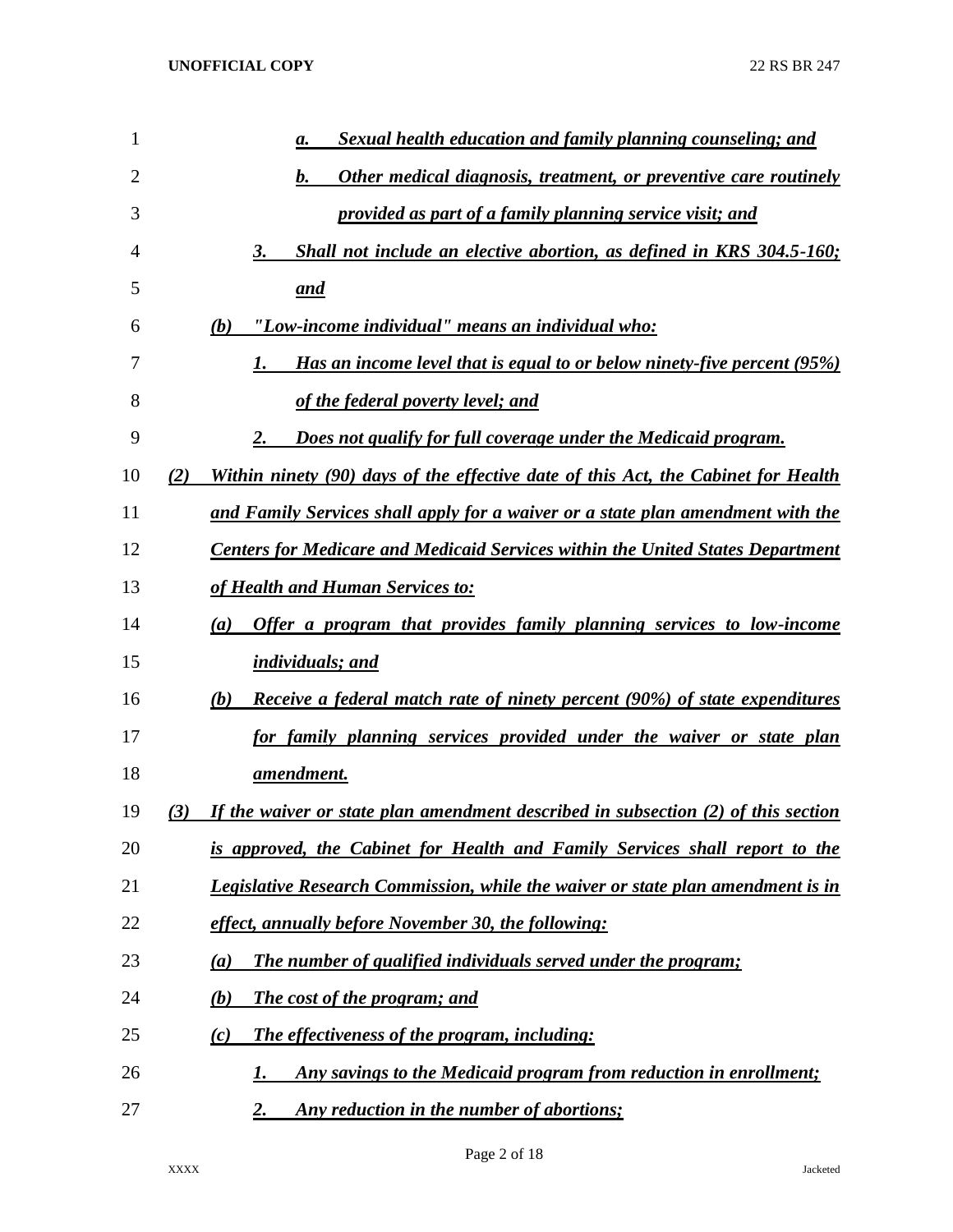| $\mathbf{1}$   |     | <u>Any reduction in the number of unintended pregnancies;</u>                          |
|----------------|-----|----------------------------------------------------------------------------------------|
| $\overline{2}$ |     | Any reduction in the number of individuals requiring services from<br>4.               |
| 3              |     | the program for women, infants, and children established in 42 U.S.C.                  |
| 4              |     | sec. 1786; and                                                                         |
| 5              |     | Any other costs and benefits as a result of the program.<br>5.                         |
| 6              |     | Section 3. KRS 164.2871 is amended to read as follows:                                 |
| 7              | (1) | The governing board of each state postsecondary educational institution is             |
| 8              |     | authorized to purchase liability insurance for the protection of the individual        |
| 9              |     | members of the governing board, faculty, and staff of such institutions from liability |
| 10             |     | for acts and omissions committed in the course and scope of the individual's           |
| 11             |     | employment or service. Each institution may purchase the type and amount of            |
| 12             |     | liability coverage deemed to best serve the interest of such institution.              |
| 13             | (2) | All retirement annuity allowances accrued or accruing to any employee of a state       |
| 14             |     | postsecondary educational institution through a retirement program sponsored by        |
| 15             |     | the state postsecondary educational institution are hereby exempt from any state,      |
| 16             |     | county, or municipal tax, and shall not be subject to execution, attachment,           |
| 17             |     | garnishment, or any other process whatsoever, nor shall any assignment thereof be      |
| 18             |     | enforceable in any court. Except retirement benefits accrued or accruing to any        |
| 19             |     | employee of a state postsecondary educational institution through a retirement         |
| 20             |     | program sponsored by the state postsecondary educational institution on or after       |
| 21             |     | January 1, 1998, shall be subject to the tax imposed by KRS 141.020, to the extent     |
| 22             |     | provided in KRS 141.010 and 141.0215.                                                  |
| 23             | (3) | Except as provided in KRS Chapter 44, the purchase of liability insurance for          |
|                |     |                                                                                        |

- members of governing boards, faculty and staff of institutions of higher education in this state shall not be construed to be a waiver of sovereign immunity or any other immunity or privilege.
- 

(4) The governing board of each state postsecondary education institution is authorized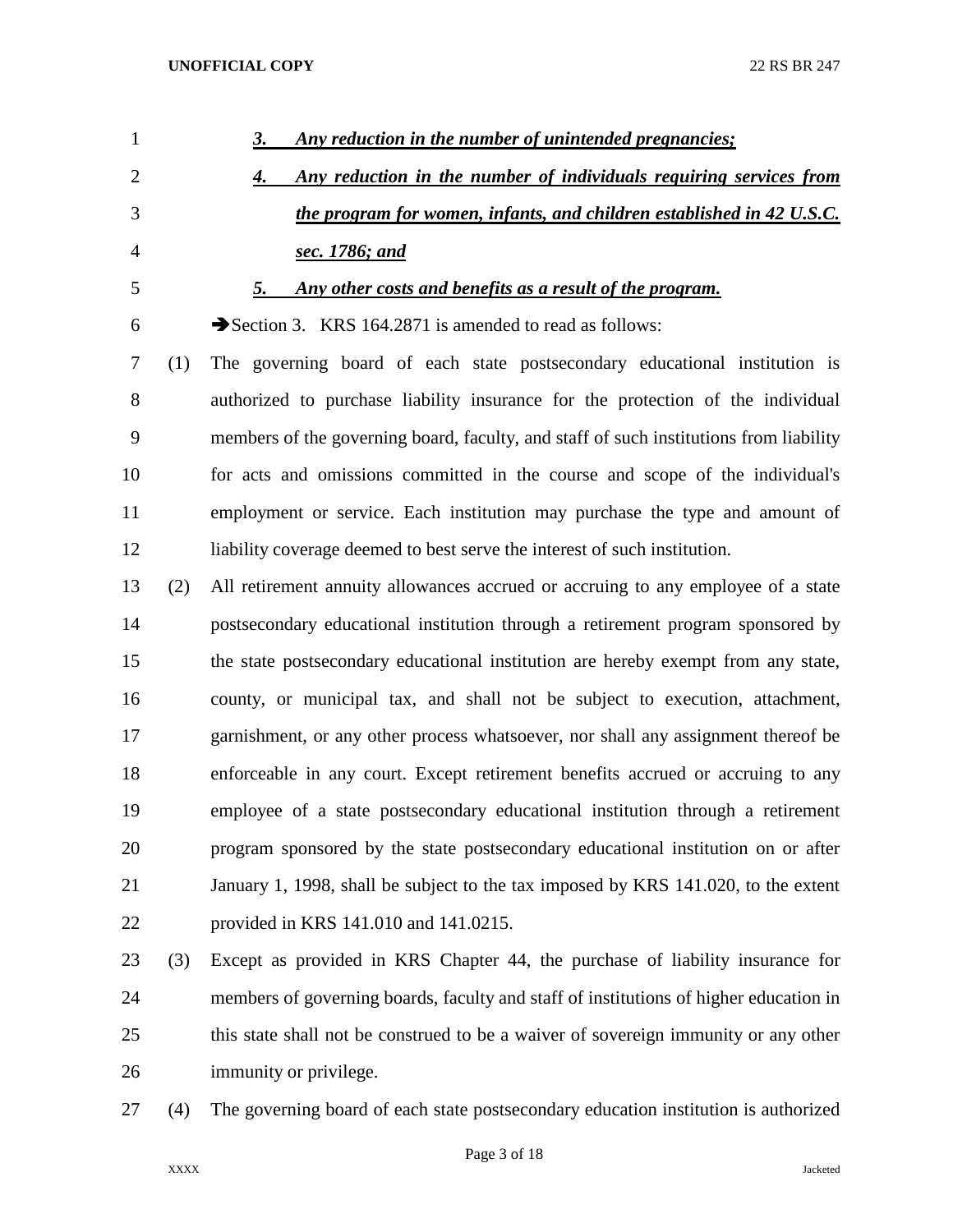- to provide a self-insured employer group health plan to its employees, which plan shall*:* 3 **(a)** Conform to the requirements of Subtitle 32 of KRS Chapter 304; and  $\frac{1}{2}$  *(b) Except as provided in subsection (5) of this section,* be exempt from conformity with Subtitle 17A of KRS Chapter 304. *(5) A self-insured employer group health plan provided by the governing board of a state postsecondary education institution to its employees shall comply with Section 1 of this Act.* 9 Section 4. KRS 205.522 is amended to read as follows: (1) The Department for Medicaid Services and any managed care organization contracted to provide Medicaid benefits pursuant to this chapter shall comply with the provisions of *Section 1 of this Act and* KRS 304.17A-167, 304.17A-235, 304.17A-257, 304.17A-259, 304.17A-515, 304.17A-580, 304.17A-600, 304.17A- 603, 304.17A-607, and 304.17A-740 to 304.17A-743, as applicable. (2) A managed care organization contracted to provide Medicaid benefits pursuant to this chapter shall comply with the reporting requirements of KRS 304.17A-732. 17 Section 5. KRS 205.6485 is amended to read as follows: (1) The Cabinet for Health and Family Services shall prepare a state child health plan meeting the requirements of Title XXI of the Federal Social Security Act, for submission to the Secretary of the United States Department of Health and Human Services within such time as will permit the state to receive the maximum amounts of federal matching funds available under Title XXI. The cabinet shall, by 23 administrative regulation promulgated in accordance with KRS Chapter 13A, establish the following: (a) The eligibility criteria for children covered by the Kentucky Children's Health Insurance Program. However, no person eligible for services under Title XIX
- of the Social Security Act 42 U.S.C. 1396 to 1396v, as amended, shall be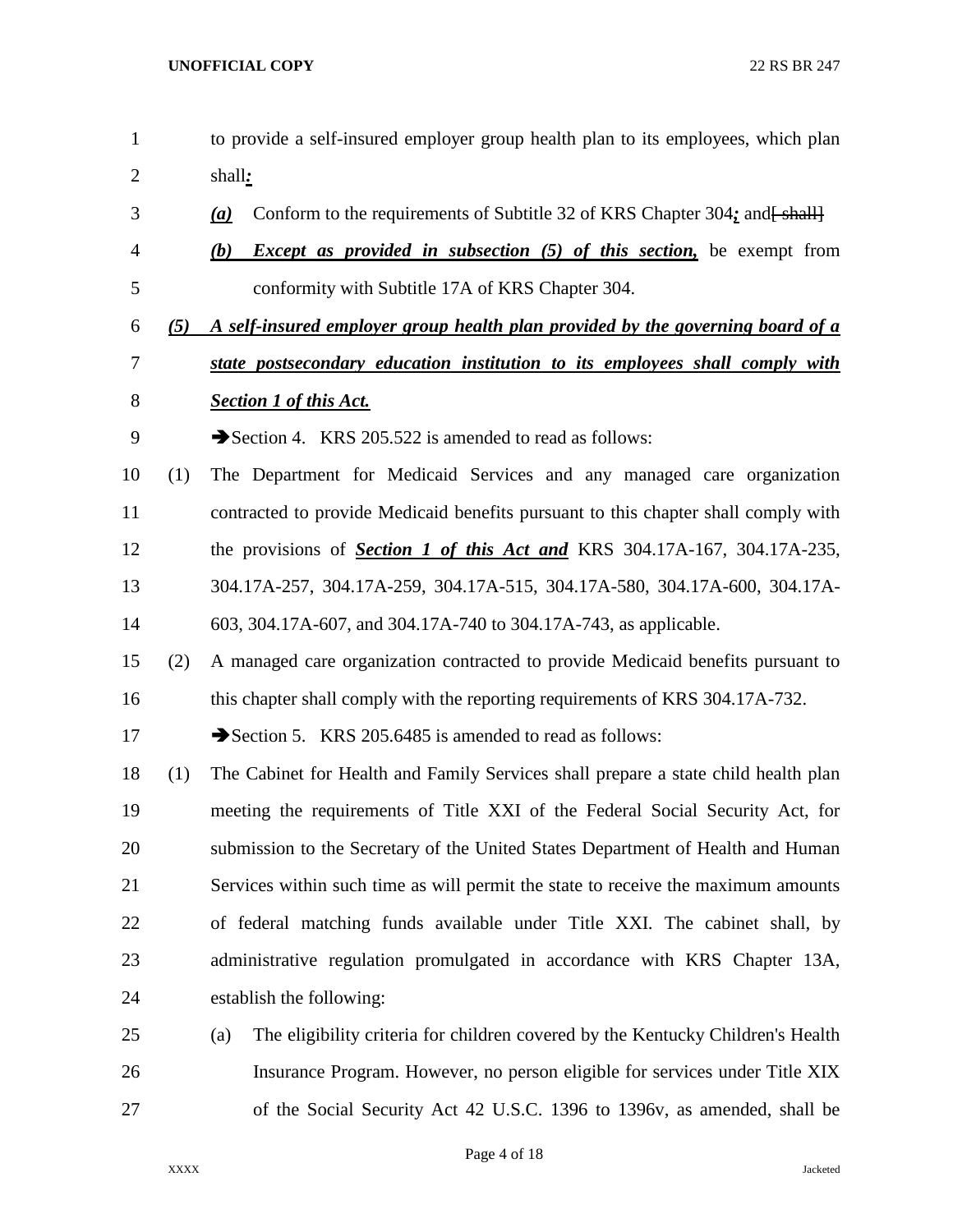| $\mathbf{1}$   |     | eligible for services under the Kentucky Children's Health Insurance Program      |
|----------------|-----|-----------------------------------------------------------------------------------|
| $\overline{2}$ |     | except to the extent that Title XIX coverage is expanded by KRS 205.6481 to       |
| 3              |     | 205.6495 and KRS 304.17A-340;                                                     |
| 4              | (b) | The schedule of benefits to be covered by the Kentucky Children's Health          |
| 5              |     | Insurance Program, which shall include preventive services, vision services       |
| 6              |     | including glasses, and dental services including at least sealants, extractions,  |
| 7              |     | and fillings, and which shall be at least equivalent to one (1) of the following: |
| 8              |     | 1.<br>The standard Blue Cross/Blue Shield preferred provider option under the     |
| 9              |     | Federal Employees Health Benefit Plan established by U.S.C. sec.                  |
| 10             |     | 8903(1);                                                                          |
| 11             |     | A mid-range health benefit coverage plan that is offered and generally<br>2.      |
| 12             |     | available to state employees; or                                                  |
| 13             |     | 3.<br>Health insurance coverage offered by a health maintenance organization      |
| 14             |     | that has the largest insured commercial, non-Medicaid enrollment of               |
| 15             |     | covered lives in the state;                                                       |
| 16             | (c) | The premium contribution per family of health insurance coverage available        |
| 17             |     | under the Kentucky Children's Health Insurance Program with provisions for        |
| 18             |     | the payment of premium contributions by families of children eligible for         |
| 19             |     | coverage by the program based upon a sliding scale relating to family income.     |
| 20             |     | Premium contributions shall be based on a six (6) month period not to exceed:     |
| 21             |     | Ten dollars (\$10), to be paid by a family with income between one<br>1.          |
| 22             |     | hundred percent (100%) to one hundred thirty-three percent (133%) of              |
| 23             |     | the federal poverty level;                                                        |
| 24             |     | 2.<br>Twenty dollars (\$20), to be paid by a family with income between one       |
| 25             |     | hundred thirty-four percent (134%) to one hundred forty-nine percent              |
| 26             |     | (149%) of the federal poverty level; and                                          |
| 27             |     | One hundred twenty dollars (\$120), to be paid by a family with income<br>3.      |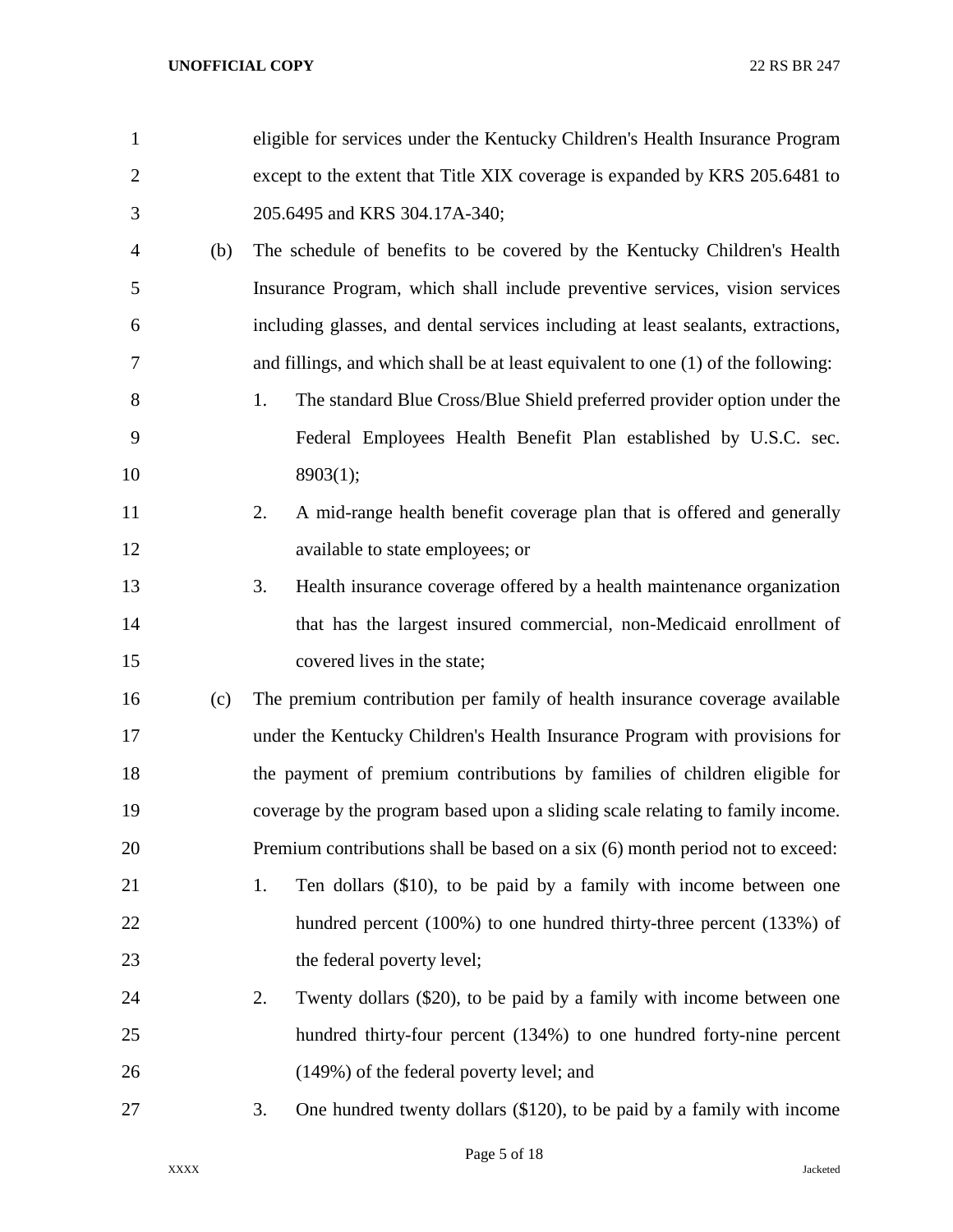between one hundred fifty percent (150%) to two hundred percent (200%) of the federal poverty level, and which may be made on a partial payment plan of twenty dollars (\$20) per month or sixty dollars (\$60) per quarter;

- (d) There shall be no copayments for services provided under the Kentucky Children's Health Insurance Program; and
- (e) The criteria for health services providers and insurers wishing to contract with the Commonwealth to provide the children's health insurance coverage. However, the cabinet shall provide, in any contracting process for the preventive health insurance program, the opportunity for a public health department to bid on preventive health services to eligible children within the public health department's service area. A public health department shall not be disqualified from bidding because the department does not currently offer all the services required by paragraph (b) of this subsection. The criteria shall be set forth in administrative regulations under KRS Chapter 13A and shall maximize competition among the providers and insurers. The Cabinet for Finance and Administration shall provide oversight over contracting policies and procedures to assure that the number of applicants for contracts is maximized.

 (2) Within twelve (12) months of federal approval of the state's Title XXI child health plan, the Cabinet for Health and Family Services shall assure that a KCHIP program is available to all eligible children in all regions of the state. If necessary, in order to meet this assurance, the cabinet shall institute its own program.

- (3) KCHIP recipients shall have direct access without a referral from any gatekeeper primary care provider to dentists for covered primary dental services and to optometrists and ophthalmologists for covered primary eye and vision services.
- *(4) The Kentucky Children's Health Insurance Program shall comply with Section 1*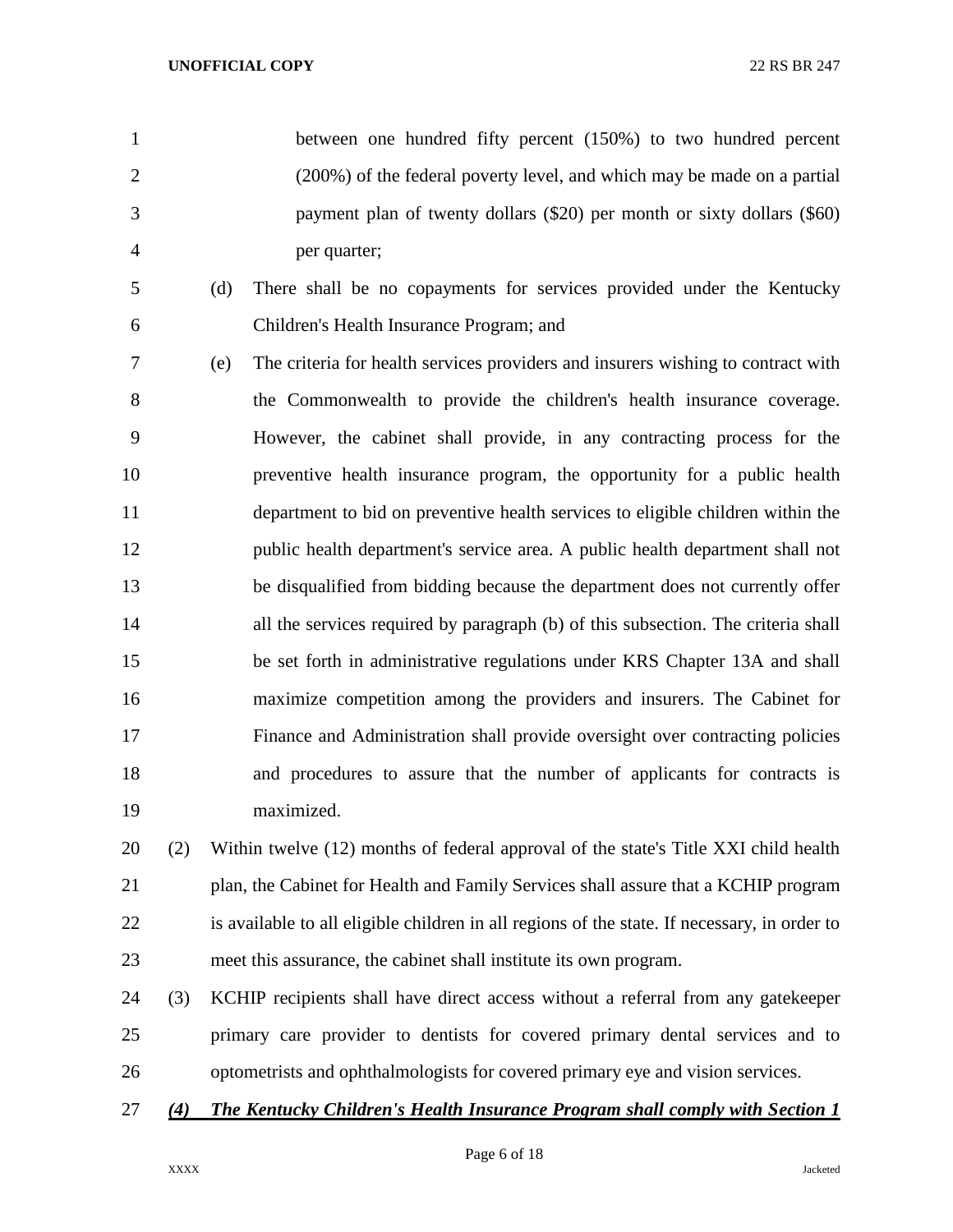| $\mathbf{1}$   |            | of this Act.             |                                                                           |
|----------------|------------|--------------------------|---------------------------------------------------------------------------|
| $\overline{2}$ |            | $\rightarrow$ Section 6. | KRS 18A.225 (Effective January 1, 2022) is amended to read as             |
| 3              | follows:   |                          |                                                                           |
| 4              | (1)<br>(a) |                          | The term "employee" for purposes of this section means:                   |
| 5              |            | 1.                       | Any person, including an elected public official, who is regularly        |
| 6              |            |                          | employed by any department, office, board, agency, or branch of state     |
| 7              |            |                          | government; or by a public postsecondary educational institution; or by   |
| 8              |            |                          | any city, urban-county, charter county, county, or consolidated local     |
| 9              |            |                          | government, whose legislative body has opted to participate in the state- |
| 10             |            |                          | sponsored health insurance program pursuant to KRS 79.080; and who        |
| 11             |            |                          | is either a contributing member to any one (1) of the retirement systems  |
| 12             |            |                          | administered by the state, including but not limited to the Kentucky      |
| 13             |            |                          | Retirement Systems, County Employees Retirement System, Kentucky          |
| 14             |            |                          | Teachers' Retirement System, the Legislators' Retirement Plan, or the     |
| 15             |            |                          | Judicial Retirement Plan; or is receiving a contractual contribution from |
| 16             |            |                          | the state toward a retirement plan; or, in the case of a public           |
| 17             |            |                          | postsecondary education institution, is an individual participating in an |
| 18             |            |                          | optional retirement plan authorized by KRS 161.567; or is eligible to     |
| 19             |            |                          | participate in a retirement plan established by an employer who ceases    |
| 20             |            |                          | participating in the Kentucky Employees Retirement System pursuant to     |
| 21             |            |                          | KRS 61.522 whose employees participated in the health insurance plans     |
| 22             |            |                          | administered by the Personnel Cabinet prior to the employer's effective   |
| 23             |            |                          | cessation date in the Kentucky Employees Retirement System;               |
| 24             |            | 2.                       | Any certified or classified employee of a local board of education;       |
| 25             |            | 3.                       | Any elected member of a local board of education;                         |
| 26             |            | 4.                       | Any person who is a present or future recipient of a retirement           |
| 27             |            |                          | allowance from the Kentucky Retirement Systems, County Employees          |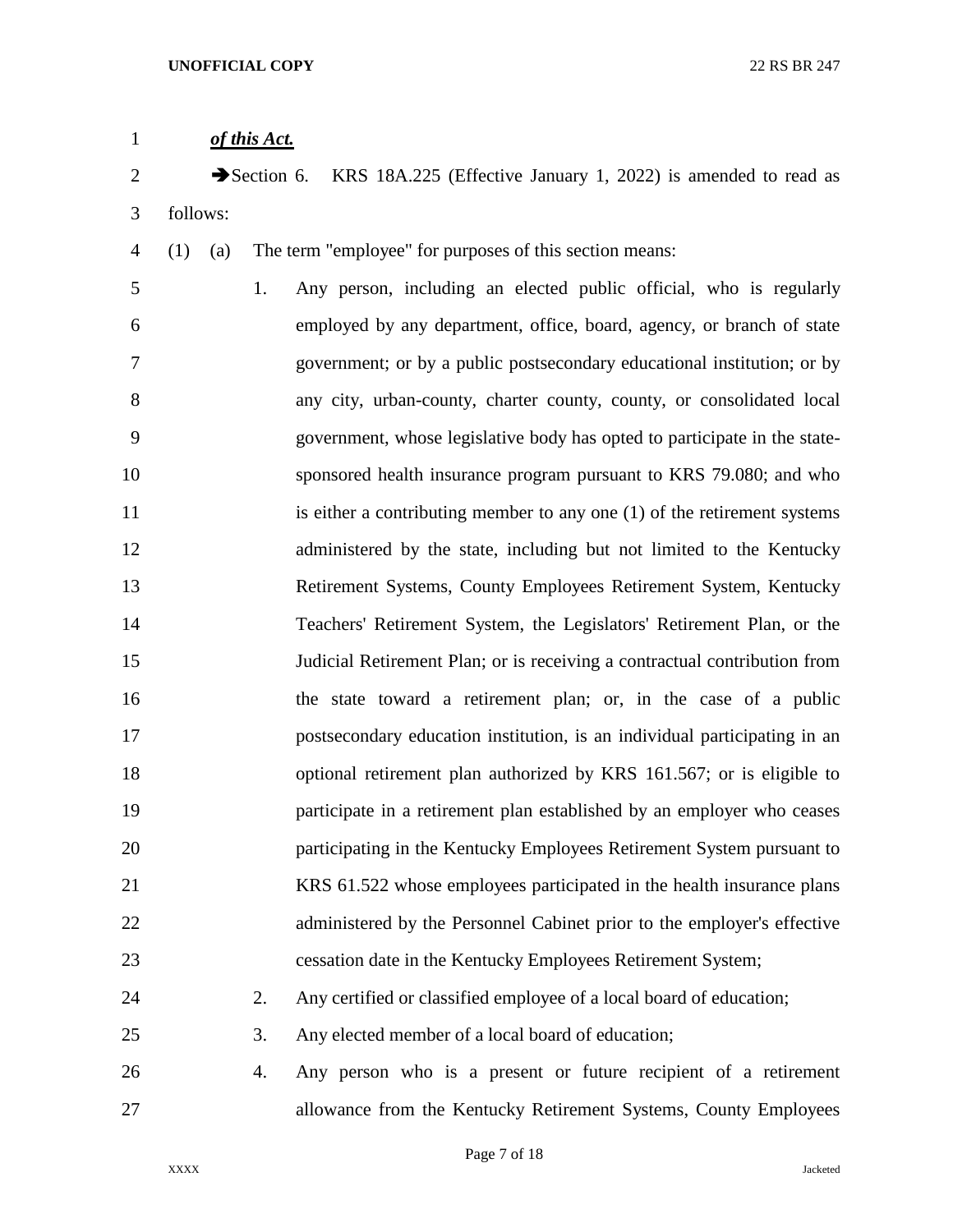| $\mathbf{1}$     | Retirement System, Kentucky Teachers' Retirement System, the                    |
|------------------|---------------------------------------------------------------------------------|
| $\overline{2}$   | Legislators' Retirement Plan, the Judicial Retirement Plan, or the              |
| 3                | Kentucky Community and Technical College System's optional                      |
| 4                | retirement plan authorized by KRS 161.567, except that a person who is          |
| 5                | receiving a retirement allowance and who is age sixty-five (65) or older        |
| 6                | shall not be included, with the exception of persons covered under KRS          |
| 7                | $61.702(4)(c)$ , unless he or she is actively employed pursuant to              |
| 8                | subparagraph 1. of this paragraph; and                                          |
| 9                | 5.<br>Any eligible dependents and beneficiaries of participating employees      |
| 10               | and retirees who are entitled to participate in the state-sponsored health      |
| 11               | insurance program;                                                              |
| 12<br>(b)        | The term "health benefit plan" for the purposes of this section means a health  |
| 13               | benefit plan as defined in KRS 304.17A-005;                                     |
| 14<br>(c)        | The term "insurer" for the purposes of this section means an insurer as defined |
| 15               | in KRS 304.17A-005; and                                                         |
| 16<br>(d)        | The term "managed care plan" for the purposes of this section means a           |
| 17               | managed care plan as defined in KRS 304.17A-500.                                |
| 18<br>(2)<br>(a) | The secretary of the Finance and Administration Cabinet, upon the               |
| 19               | recommendation of the secretary of the Personnel Cabinet, shall procure, in     |
| 20               | compliance with the provisions of KRS 45A.080, 45A.085, and 45A.090,            |
| 21               | from one (1) or more insurers authorized to do business in this state, a group  |
| 22               | health benefit plan that may include but not be limited to health maintenance   |
| 23               | organization (HMO), preferred provider organization (PPO), point of service     |
| 24               | (POS), and exclusive provider organization (EPO) benefit plans encompassing     |
| 25               | all or any class or classes of employees. With the exception of employers       |
| 26               | governed by the provisions of KRS Chapters 16, 18A, and 151B, all               |
| 27               | employers of any class of employees or former employees shall enter into a      |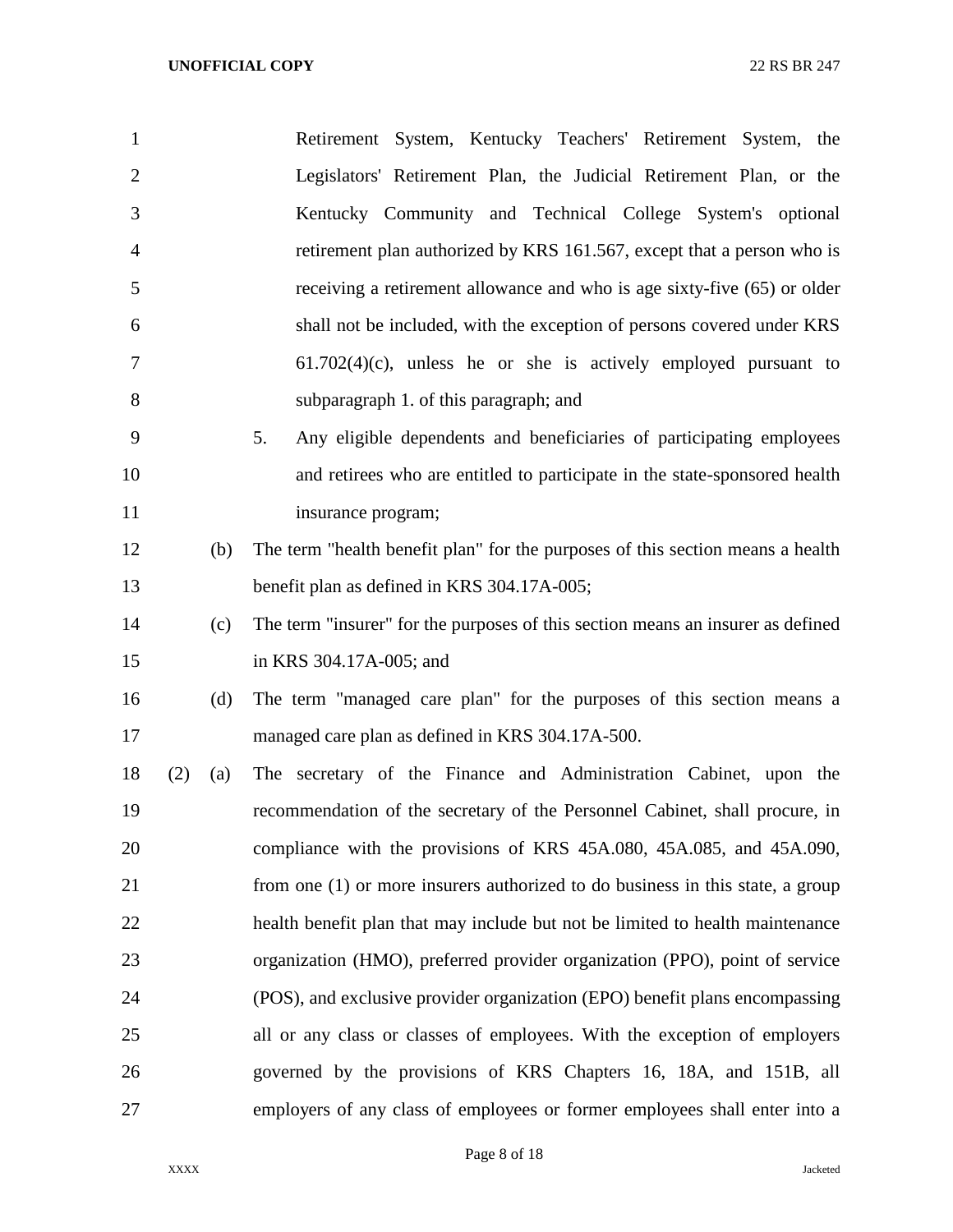contract with the Personnel Cabinet prior to including that group in the state health insurance group. The contracts shall include but not be limited to designating the entity responsible for filing any federal forms, adoption of policies required for proper plan administration, acceptance of the contractual provisions with health insurance carriers or third-party administrators, and adoption of the payment and reimbursement methods necessary for efficient administration of the health insurance program. Health insurance coverage provided to state employees under this section shall, at a minimum, contain the same benefits as provided under Kentucky Kare Standard as of January 1, 1994, and shall include a mail-order drug option as provided in subsection (13) of this section. All employees and other persons for whom the health care coverage is provided or made available shall annually be given an option to elect health care coverage through a self-funded plan offered by the Commonwealth or, if a self-funded plan is not available, from a list of coverage options determined by the competitive bid process under the provisions of KRS 45A.080, 45A.085, and 45A.090 and made available during annual open enrollment.

 (b) The policy or policies shall be approved by the commissioner of insurance and may contain the provisions the commissioner of insurance approves, whether or not otherwise permitted by the insurance laws.

 (c) Any carrier bidding to offer health care coverage to employees shall agree to provide coverage to all members of the state group, including active employees and retirees and their eligible covered dependents and beneficiaries, within the county or counties specified in its bid. Except as provided in subsection (20) of this section, any carrier bidding to offer health care coverage to employees shall also agree to rate all employees as a single entity, except for those retirees whose former employers insure their active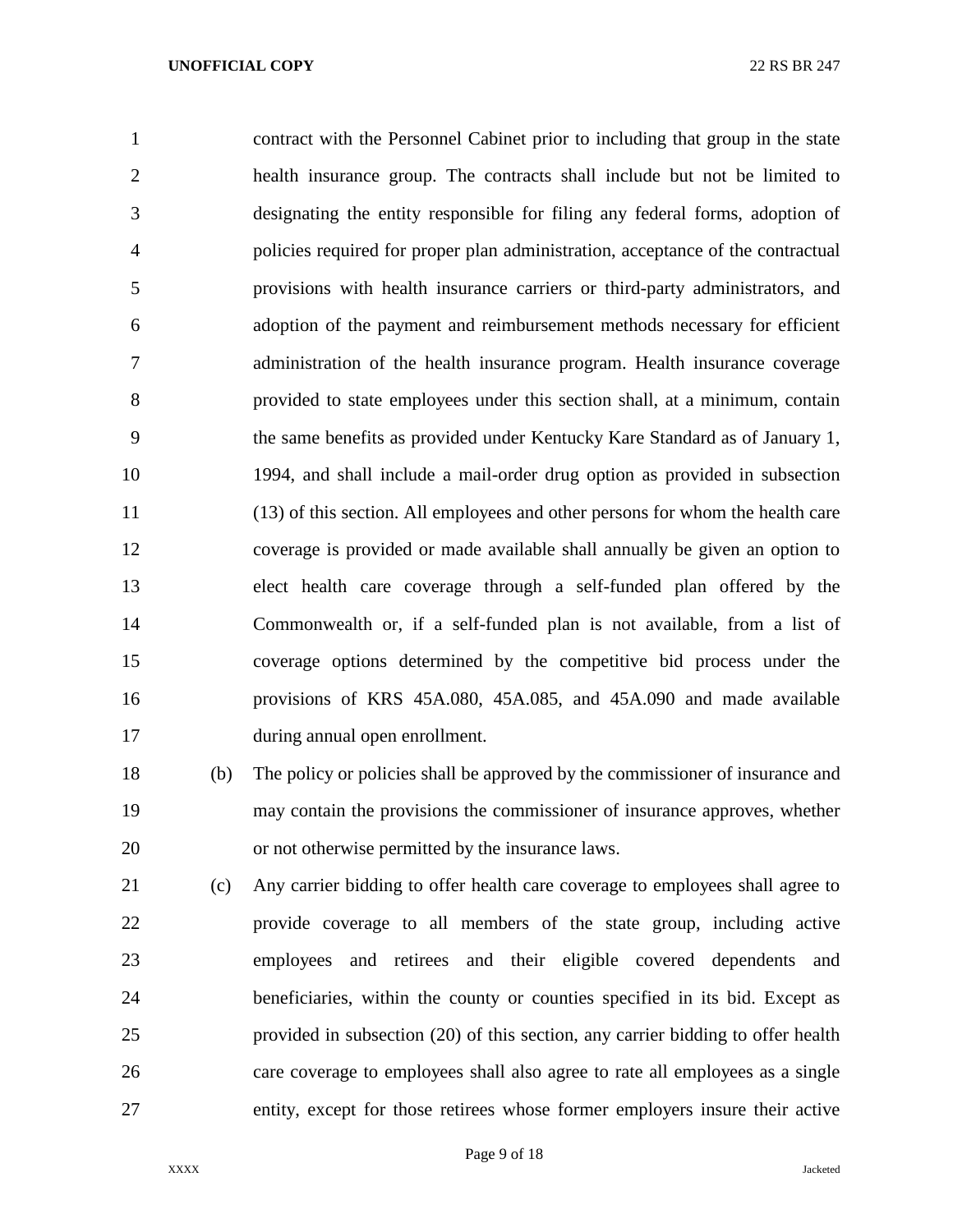employees outside the state-sponsored health insurance program.

 (d) Any carrier bidding to offer health care coverage to employees shall agree to provide enrollment, claims, and utilization data to the Commonwealth in a format specified by the Personnel Cabinet with the understanding that the data shall be owned by the Commonwealth; to provide data in an electronic form and within a time frame specified by the Personnel Cabinet; and to be subject to penalties for noncompliance with data reporting requirements as specified by the Personnel Cabinet. The Personnel Cabinet shall take strict precautions to protect the confidentiality of each individual employee; however, confidentiality assertions shall not relieve a carrier from the requirement of providing stipulated data to the Commonwealth.

- (e) The Personnel Cabinet shall develop the necessary techniques and capabilities for timely analysis of data received from carriers and, to the extent possible, provide in the request-for-proposal specifics relating to data requirements, electronic reporting, and penalties for noncompliance. The Commonwealth shall own the enrollment, claims, and utilization data provided by each carrier and shall develop methods to protect the confidentiality of the individual. The Personnel Cabinet shall include in the October annual report submitted pursuant to the provisions of KRS 18A.226 to the Governor, the General Assembly, and the Chief Justice of the Supreme Court, an analysis of the financial stability of the program, which shall include but not be limited to loss ratios, methods of risk adjustment, measurements of carrier quality of service, prescription coverage and cost management, and statutorily required mandates. If state self-insurance was available as a carrier option, the report also shall provide a detailed financial analysis of the self-insurance fund including but not limited to loss ratios, reserves, and reinsurance agreements.
- (f) If any agency participating in the state-sponsored employee health insurance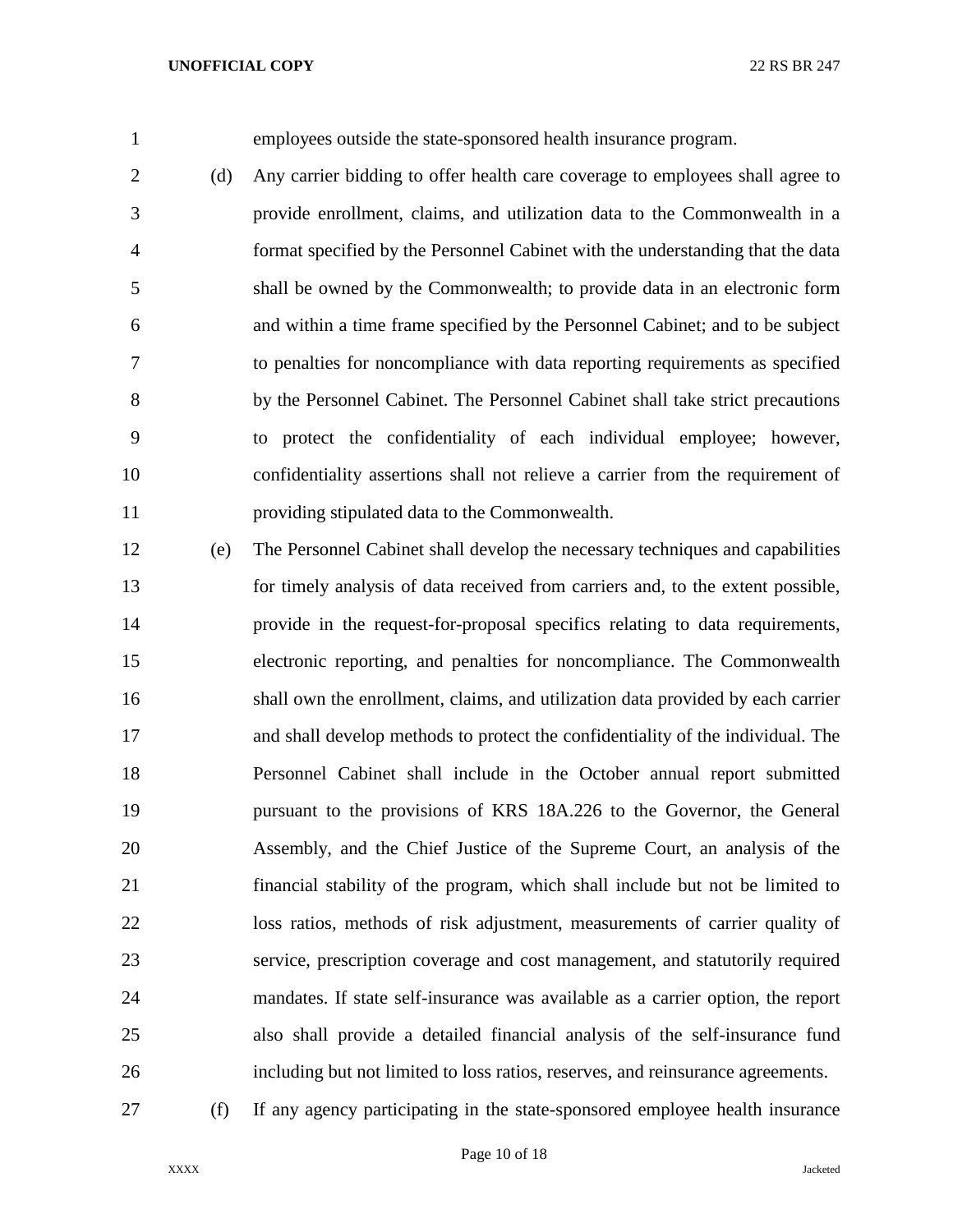| 1              |     |     | program for its active employees terminates participation and there is a state        |
|----------------|-----|-----|---------------------------------------------------------------------------------------|
| $\overline{2}$ |     |     | appropriation for the employer's contribution for active employees' health            |
| 3              |     |     | insurance coverage, then neither the agency nor the employees shall receive           |
| $\overline{4}$ |     |     | the state-funded contribution after termination from the state-sponsored              |
| 5              |     |     | employee health insurance program.                                                    |
| 6              |     | (g) | Any funds in flexible spending accounts that remain after all reimbursements          |
| 7              |     |     | have been processed shall be transferred to the credit of the state-sponsored         |
| 8              |     |     | health insurance plan's appropriation account.                                        |
| 9              |     | (h) | Each entity participating in the state-sponsored health insurance program shall       |
| 10             |     |     | provide an amount at least equal to the state contribution rate for the employer      |
| 11             |     |     | portion of the health insurance premium. For any participating entity that used       |
| 12             |     |     | the state payroll system, the employer contribution amount shall be equal to          |
| 13             |     |     | but not greater than the state contribution rate.                                     |
| 14             | (3) |     | The premiums may be paid by the policyholder:                                         |
| 15             |     | (a) | Wholly from funds contributed by the employee, by payroll deduction or                |
| 16             |     |     | otherwise;                                                                            |
| 17             |     | (b) | Wholly from funds contributed by any department, board, agency, public                |
| 18             |     |     | postsecondary education institution, or branch of state, city, urban-county,          |
| 19             |     |     | charter county, county, or consolidated local government; or                          |
| 20             |     | (c) | Partly from each, except that any premium due for health care coverage or             |
| 21             |     |     | dental coverage, if any, in excess of the premium amount contributed by any           |
| 22             |     |     | department, board, agency, postsecondary education institution, or branch of          |
| 23             |     |     | state, city, urban-county, charter county, county, or consolidated local              |
| 24             |     |     | government for any other health care coverage shall be paid by the employee.          |
| 25             | (4) |     | If an employee moves his or her place of residence or employment out of the service   |
| 26             |     |     | area of an insurer offering a managed health care plan, under which he or she has     |
| 27             |     |     | elected coverage, into either the service area of another managed health care plan or |

Page 11 of 18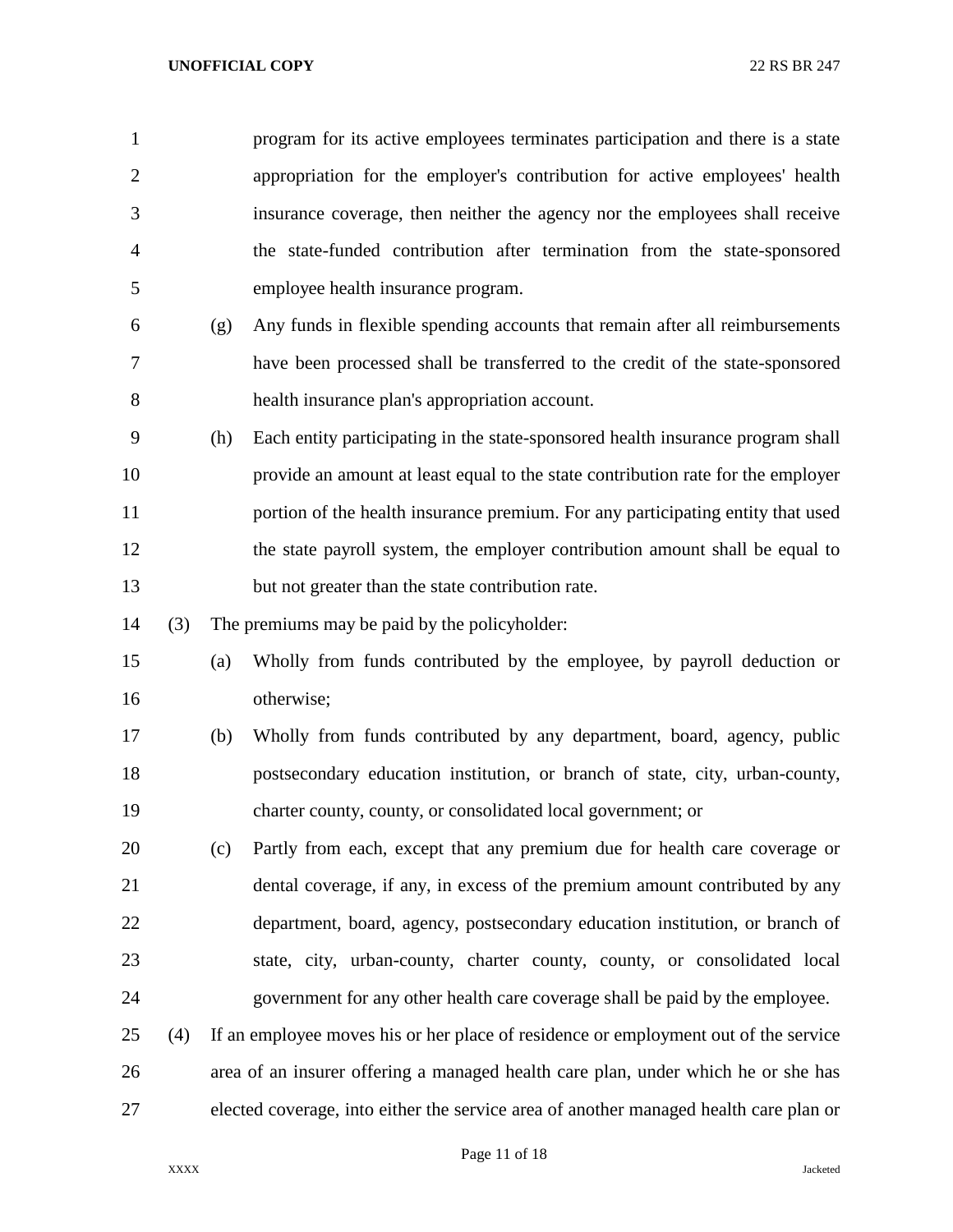- 
- into an area of the Commonwealth not within a managed health care plan service area, the employee shall be given an option, at the time of the move or transfer, to change his or her coverage to another health benefit plan.
- (5) No payment of premium by any department, board, agency, public postsecondary educational institution, or branch of state, city, urban-county, charter county, county, or consolidated local government shall constitute compensation to an insured employee for the purposes of any statute fixing or limiting the compensation of such an employee. Any premium or other expense incurred by any department, board, agency, public postsecondary educational institution, or branch of state, city, urban-county, charter county, county, or consolidated local government shall be considered a proper cost of administration.
- (6) The policy or policies may contain the provisions with respect to the class or classes of employees covered, amounts of insurance or coverage for designated classes or groups of employees, policy options, terms of eligibility, and continuation of insurance or coverage after retirement.
- (7) Group rates under this section shall be made available to the disabled child of an employee regardless of the child's age if the entire premium for the disabled child's coverage is paid by the state employee. A child shall be considered disabled if he or she has been determined to be eligible for federal Social Security disability benefits.
- (8) The health care contract or contracts for employees shall be entered into for a period of not less than one (1) year.
- (9) The secretary shall appoint thirty-two (32) persons to an Advisory Committee of State Health Insurance Subscribers to advise the secretary or the secretary's designee regarding the state-sponsored health insurance program for employees. The secretary shall appoint, from a list of names submitted by appointing authorities, members representing school districts from each of the seven (7) Supreme Court districts, members representing state government from each of the seven (7)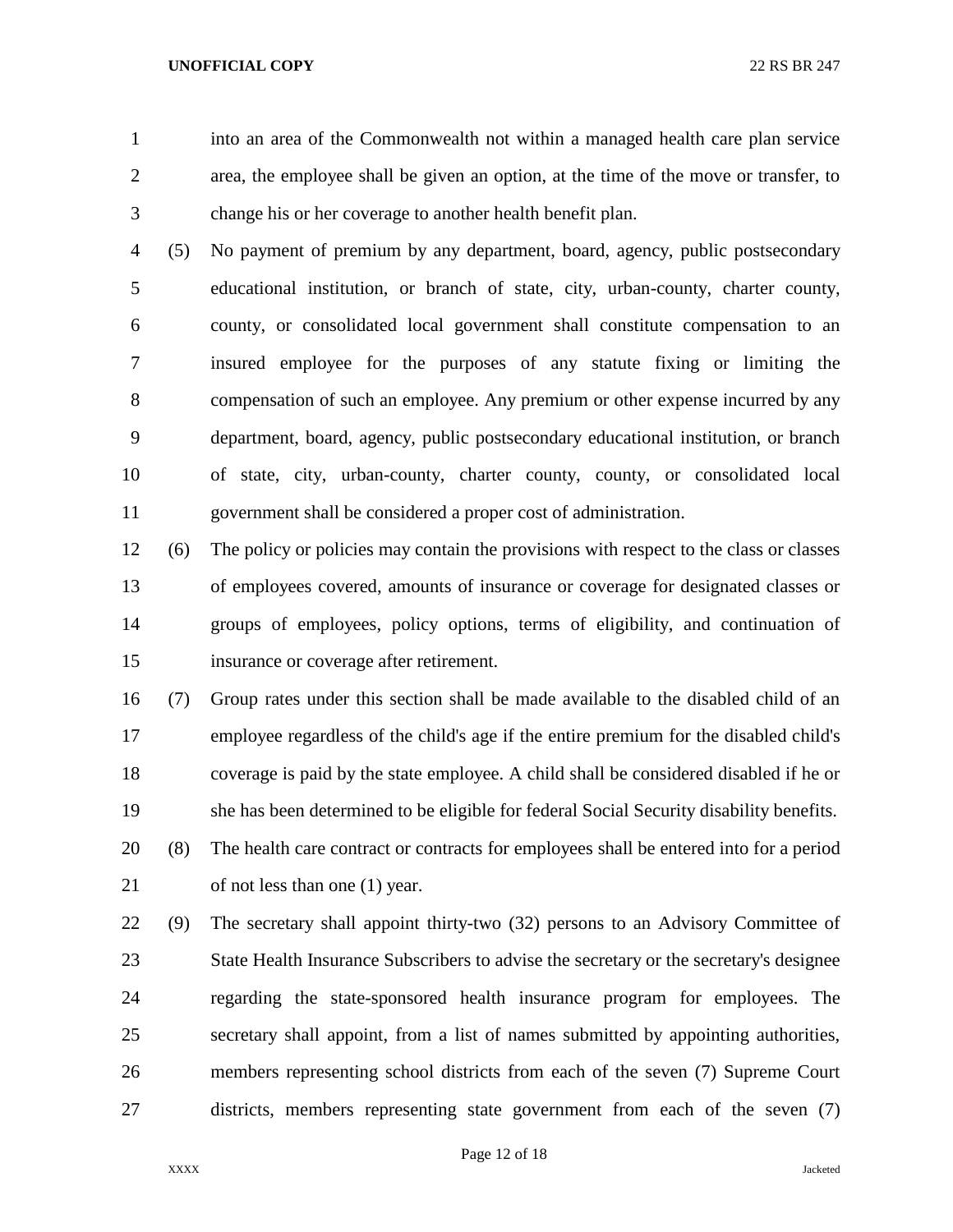Supreme Court districts, two (2) members representing retirees under age sixty-five (65), one (1) member representing local health departments, two (2) members representing the Kentucky Teachers' Retirement System, and three (3) members at large. The secretary shall also appoint two (2) members from a list of five (5) names submitted by the Kentucky Education Association, two (2) members from a list of five (5) names submitted by the largest state employee organization of nonschool state employees, two (2) members from a list of five (5) names submitted by the Kentucky Association of Counties, two (2) members from a list of five (5) names submitted by the Kentucky League of Cities, and two (2) members from a list of names consisting of five (5) names submitted by each state employee organization 11 that has two thousand (2,000) or more members on state payroll deduction. The advisory committee shall be appointed in January of each year and shall meet quarterly.

 (10) Notwithstanding any other provision of law to the contrary, the policy or policies provided to employees pursuant to this section shall not provide coverage for obtaining or performing an abortion, nor shall any state funds be used for the purpose of obtaining or performing an abortion on behalf of employees or their dependents.

 (11) Interruption of an established treatment regime with maintenance drugs shall be grounds for an insured to appeal a formulary change through the established appeal procedures approved by the Department of Insurance, if the physician supervising the treatment certifies that the change is not in the best interests of the patient.

 (12) Any employee who is eligible for and elects to participate in the state health insurance program as a retiree, or the spouse or beneficiary of a retiree, under any one (1) of the state-sponsored retirement systems shall not be eligible to receive the state health insurance contribution toward health care coverage as a result of any other employment for which there is a public employer contribution. This does not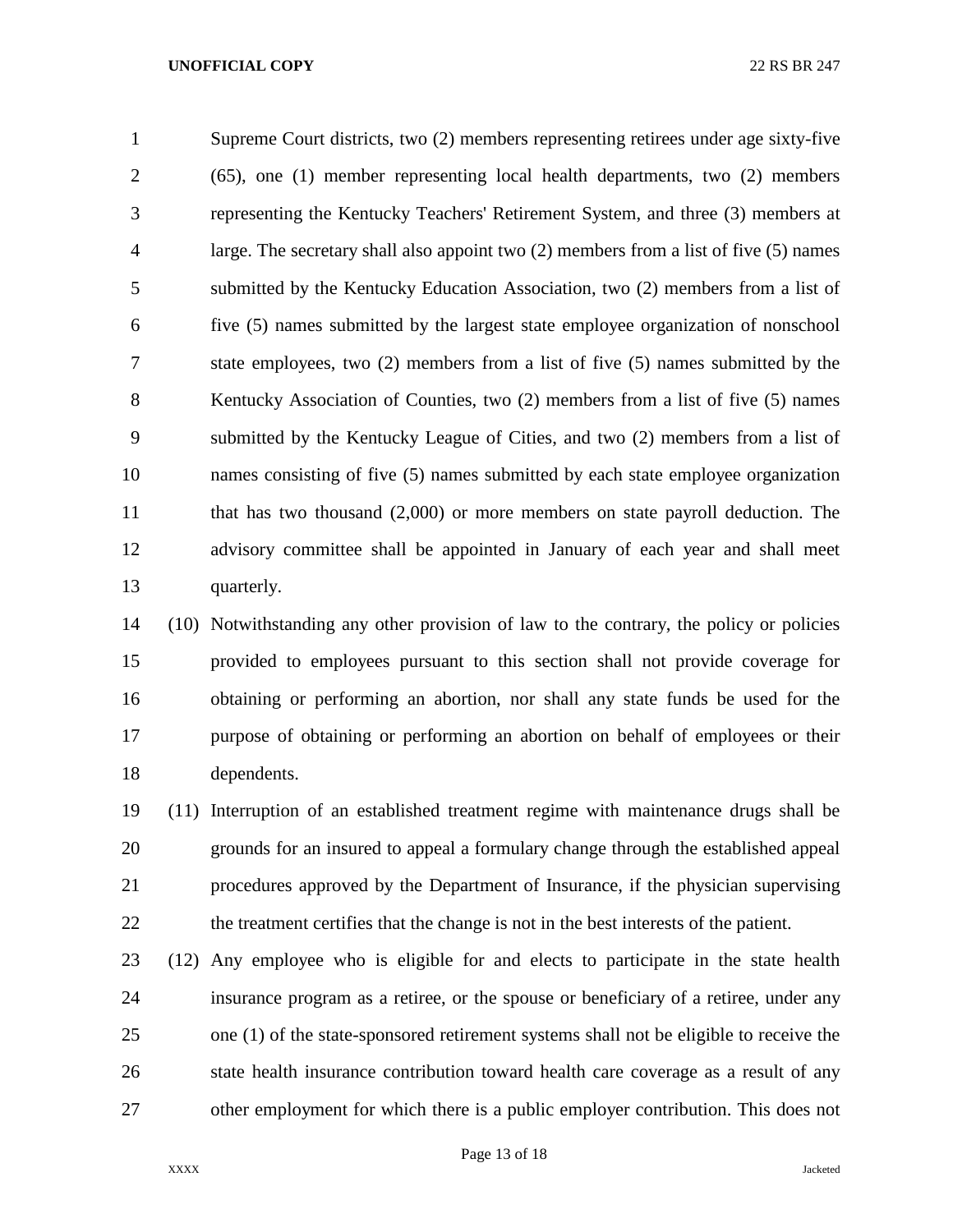preclude a retiree and an active employee spouse from using both contributions to 2 the extent needed for purchase of one (1) state sponsored health insurance policy for that plan year.

- (13) (a) The policies of health insurance coverage procured under subsection (2) of this section shall include a mail-order drug option for maintenance drugs for state employees. Maintenance drugs may be dispensed by mail order in accordance with Kentucky law.
- (b) A health insurer shall not discriminate against any retail pharmacy located within the geographic coverage area of the health benefit plan and that meets the terms and conditions for participation established by the insurer, including price, dispensing fee, and copay requirements of a mail-order option. The retail pharmacy shall not be required to dispense by mail.
- (c) The mail-order option shall not permit the dispensing of a controlled substance classified in Schedule II.
- (14) The policy or policies provided to state employees or their dependents pursuant to this section shall provide coverage for obtaining a hearing aid and acquiring hearing aid-related services for insured individuals under eighteen (18) years of age, subject to a cap of one thousand four hundred dollars (\$1,400) every thirty-six (36) months pursuant to KRS 304.17A-132.
- (15) Any policy provided to state employees or their dependents pursuant to this section shall provide coverage for the diagnosis and treatment of autism spectrum disorders 22 consistent with KRS 304.17A-142.
- (16) Any policy provided to state employees or their dependents pursuant to this section shall provide coverage for obtaining amino acid-based elemental formula pursuant to KRS 304.17A-258.
- (17) If a state employee's residence and place of employment are in the same county, and if the hospital located within that county does not offer surgical services, intensive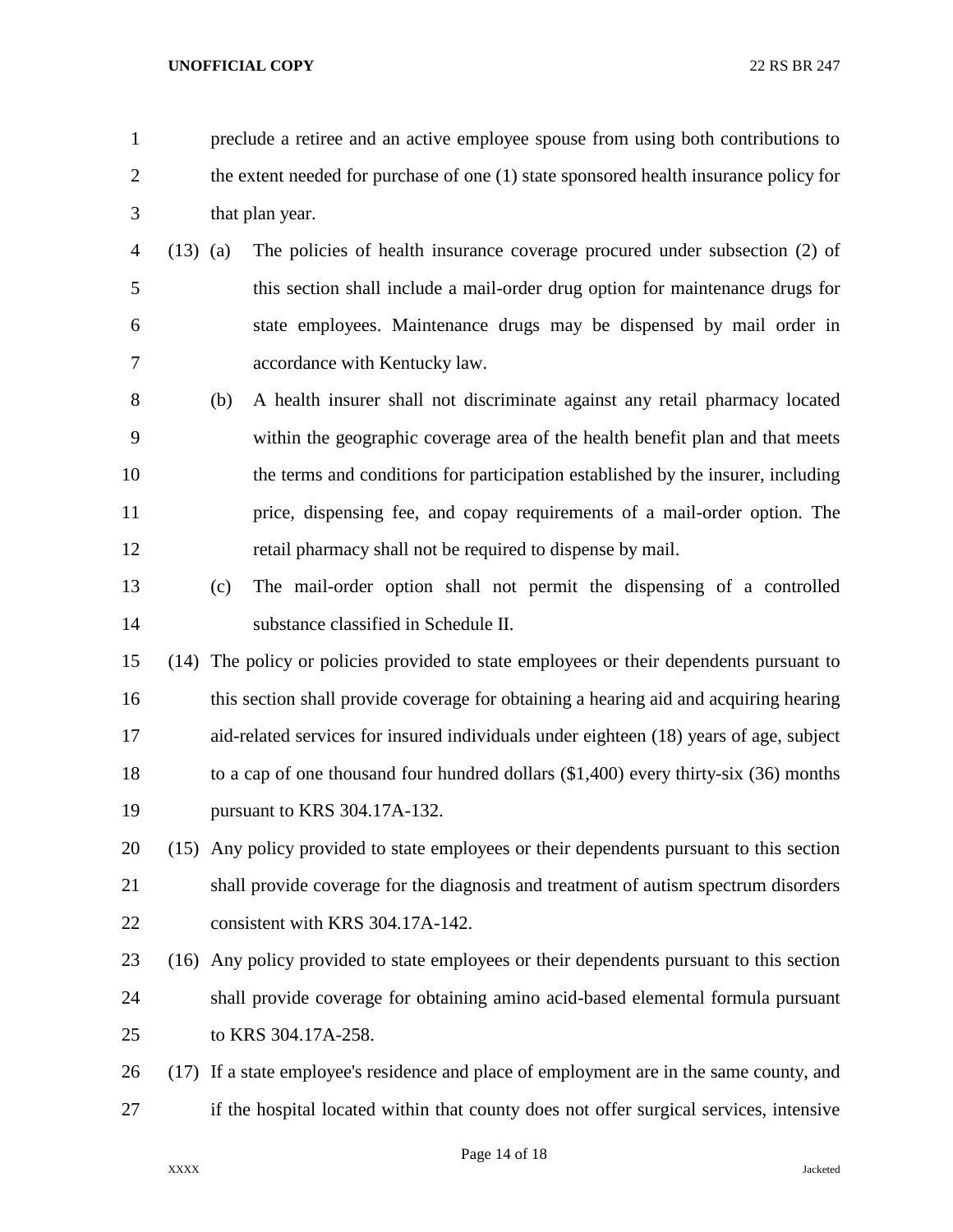care services, obstetrical services, level II neonatal services, diagnostic cardiac catheterization services, and magnetic resonance imaging services, the employee may select a plan available in a contiguous county that does provide those services, and the state contribution for the plan shall be the amount available in the county where the plan selected is located.

 (18) If a state employee's residence and place of employment are each located in counties in which the hospitals do not offer surgical services, intensive care services, obstetrical services, level II neonatal services, diagnostic cardiac catheterization services, and magnetic resonance imaging services, the employee may select a plan available in a county contiguous to the county of residence that does provide those services, and the state contribution for the plan shall be the amount available in the county where the plan selected is located.

 (19) The Personnel Cabinet is encouraged to study whether it is fair and reasonable and in the best interests of the state group to allow any carrier bidding to offer health care coverage under this section to submit bids that may vary county by county or by larger geographic areas.

 (20) Notwithstanding any other provision of this section, the bid for proposals for health insurance coverage for calendar year 2004 shall include a bid scenario that reflects the statewide rating structure provided in calendar year 2003 and a bid scenario that allows for a regional rating structure that allows carriers to submit bids that may vary by region for a given product offering as described in this subsection:

- (a) The regional rating bid scenario shall not include a request for bid on a statewide option;
- (b) The Personnel Cabinet shall divide the state into geographical regions which shall be the same as the partnership regions designated by the Department for Medicaid Services for purposes of the Kentucky Health Care Partnership Program established pursuant to 907 KAR 1:705;

Page 15 of 18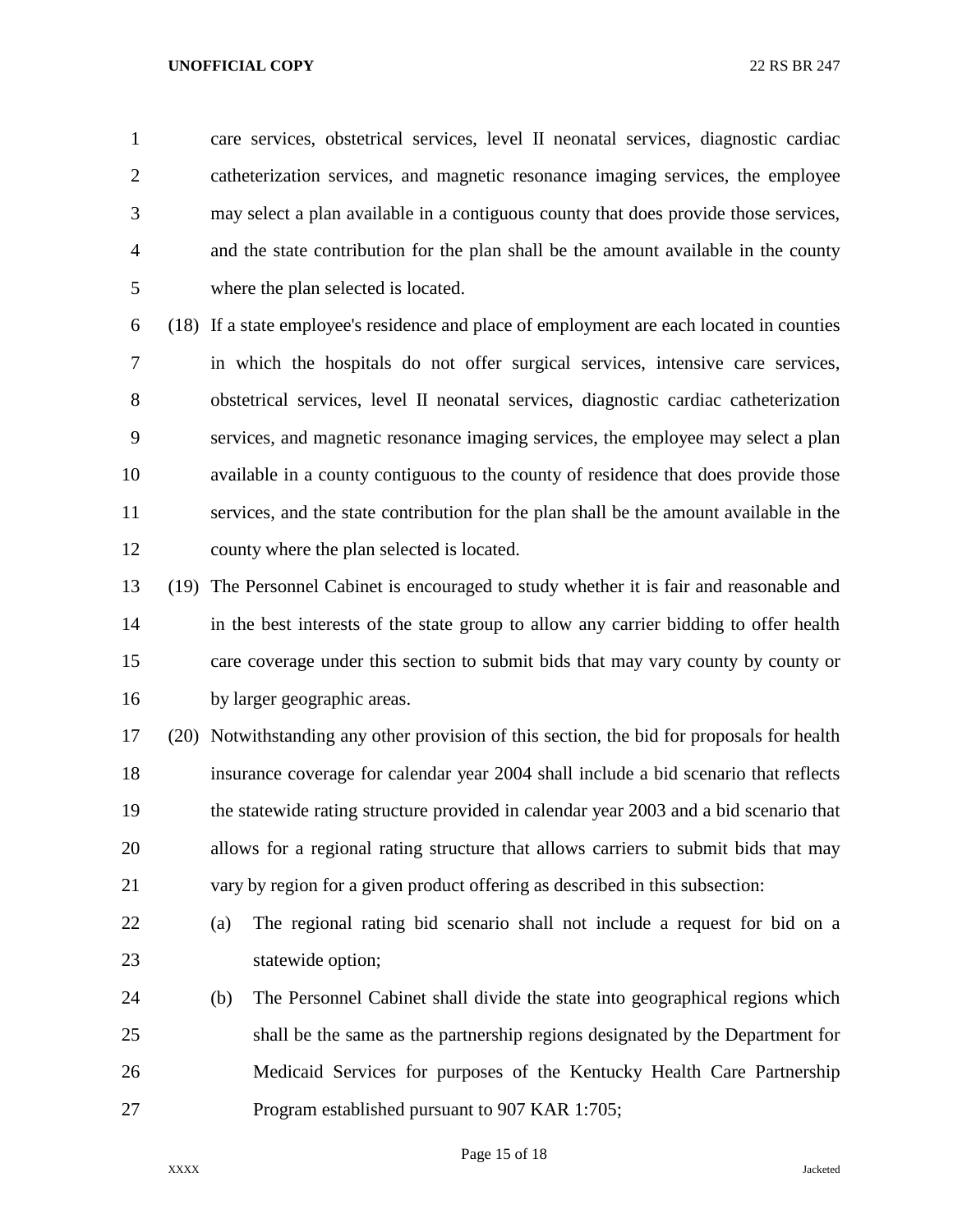(c) The request for proposal shall require a carrier's bid to include every county within the region or regions for which the bid is submitted and include but not be restricted to a preferred provider organization (PPO) option; (d) If the Personnel Cabinet accepts a carrier's bid, the cabinet shall award the carrier all of the counties included in its bid within the region. If the Personnel Cabinet deems the bids submitted in accordance with this subsection to be in the best interests of state employees in a region, the cabinet may award the contract for that region to no more than two (2) carriers; and (e) Nothing in this subsection shall prohibit the Personnel Cabinet from including other requirements or criteria in the request for proposal. (21) Any fully insured health benefit plan or self-insured plan issued or renewed on or after July 12, 2006, to public employees pursuant to this section which provides coverage for services rendered by a physician or osteopath duly licensed under KRS Chapter 311 that are within the scope of practice of an optometrist duly licensed under the provisions of KRS Chapter 320 shall provide the same payment of coverage to optometrists as allowed for those services rendered by physicians or osteopaths. 18 (22) Any fully insured health benefit plan or self-insured plan<del> issued or renewed on or</del> 19 after June 29, 2021, to public employees pursuant to this section shall comply with: (a) KRS 304.12-237; (b) KRS 304.17A-270 and 304.17A-525; (c) KRS 304.17A-600 to 304.17A-633; (d) KRS 205.593; (e) KRS 304.17A-700 to 304.17A-730; (f) KRS 304.14-135; (g) KRS 304.17A-580 and 304.17A-641; (h) KRS 304.99-123;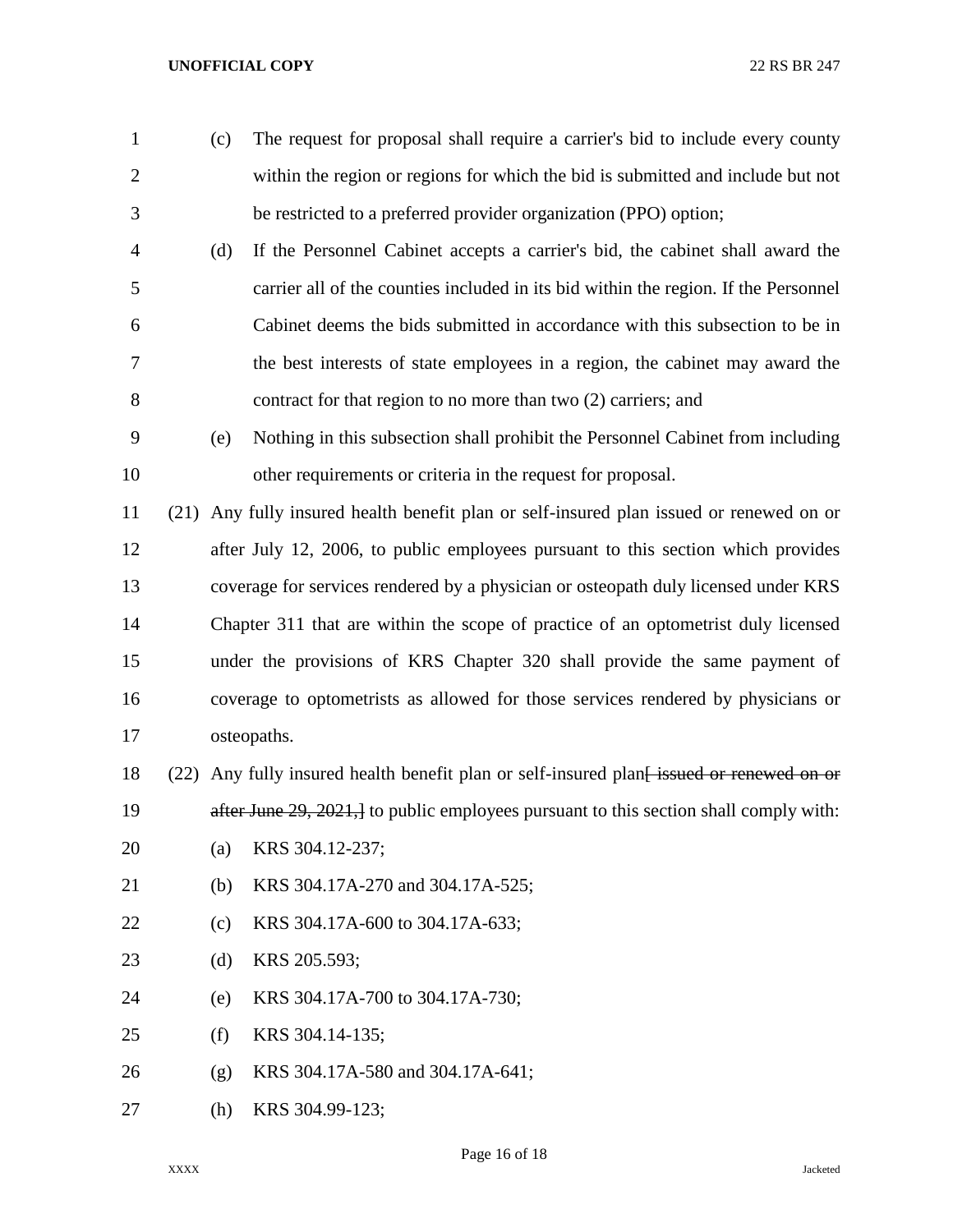| $\mathbf{1}$ | (i)                        |                   | KRS 304.17A-138;[and]                                                                        |
|--------------|----------------------------|-------------------|----------------------------------------------------------------------------------------------|
| 2            | (j)                        |                   | <b>KRS 304.17A-148;</b>                                                                      |
| 3            |                            | $\left( k\right)$ | <b>Section 1 of this Act; and</b>                                                            |
| 4            | $\underline{(\mathbf{l})}$ |                   | Administrative regulations promulgated pursuant to statutes listed in this                   |
| 5            |                            |                   | subsection.                                                                                  |
| 6            |                            |                   | $[(23)$ Any fully insured health benefit plan or self-insured plan issued or renewed on or   |
| 7            |                            |                   | after January 1, 2022, to public employees pursuant to this section shall comply             |
| 8            |                            |                   | with KRS 304.17A-148.                                                                        |
| 9            |                            |                   | Section 7. KRS 446.350 is amended to read as follows:                                        |
| 10           | $\underline{(\mathbf{I})}$ |                   | Government shall not substantially burden a person's freedom of religion. The right          |
| 11           |                            |                   | to act or refuse to act in a manner motivated by a sincerely held religious belief may       |
| 12           |                            |                   | not be substantially burdened unless the government proves by clear and convincing           |
| 13           |                            |                   | evidence that it has a compelling governmental interest in infringing the specific act       |
| 14           |                            |                   | or refusal to act and has used the least restrictive means to further that interest. A       |
| 15           |                            |                   | "burden" shall include indirect burdens such as withholding benefits, assessing              |
| 16           |                            |                   | penalties, or an exclusion from programs or access to facilities.                            |
| 17           | (2)                        |                   | Nothing in Section 1 of this Act shall be construed to be in violation of this               |
| 18           |                            | section.          |                                                                                              |
| 19           |                            |                   | Each insurer of a health benefit plan, as defined in Section 1<br>Section 8. $(1)$           |
| 20           |                            |                   | of this Act, shall, in consultation with its pharmacy benefit manager, if any, submit to the |
| 21           |                            |                   | commissioner of the Department of Insurance, at a time and in a manner prescribed by the     |
| 22           |                            |                   | commissioner, a report that:                                                                 |
| າາ           |                            |                   |                                                                                              |

- (a) Explains how the insurer may provide coverage for over-the-counter oral contraceptives and over-the-counter emergency contraceptives in its health benefit plans without requiring a prescription and without imposing cost-sharing; and
- (b) Indicates whether the insurer provides the coverage referenced in paragraph (a) of this subsection, and if the insurer does not provide the coverage, whether they